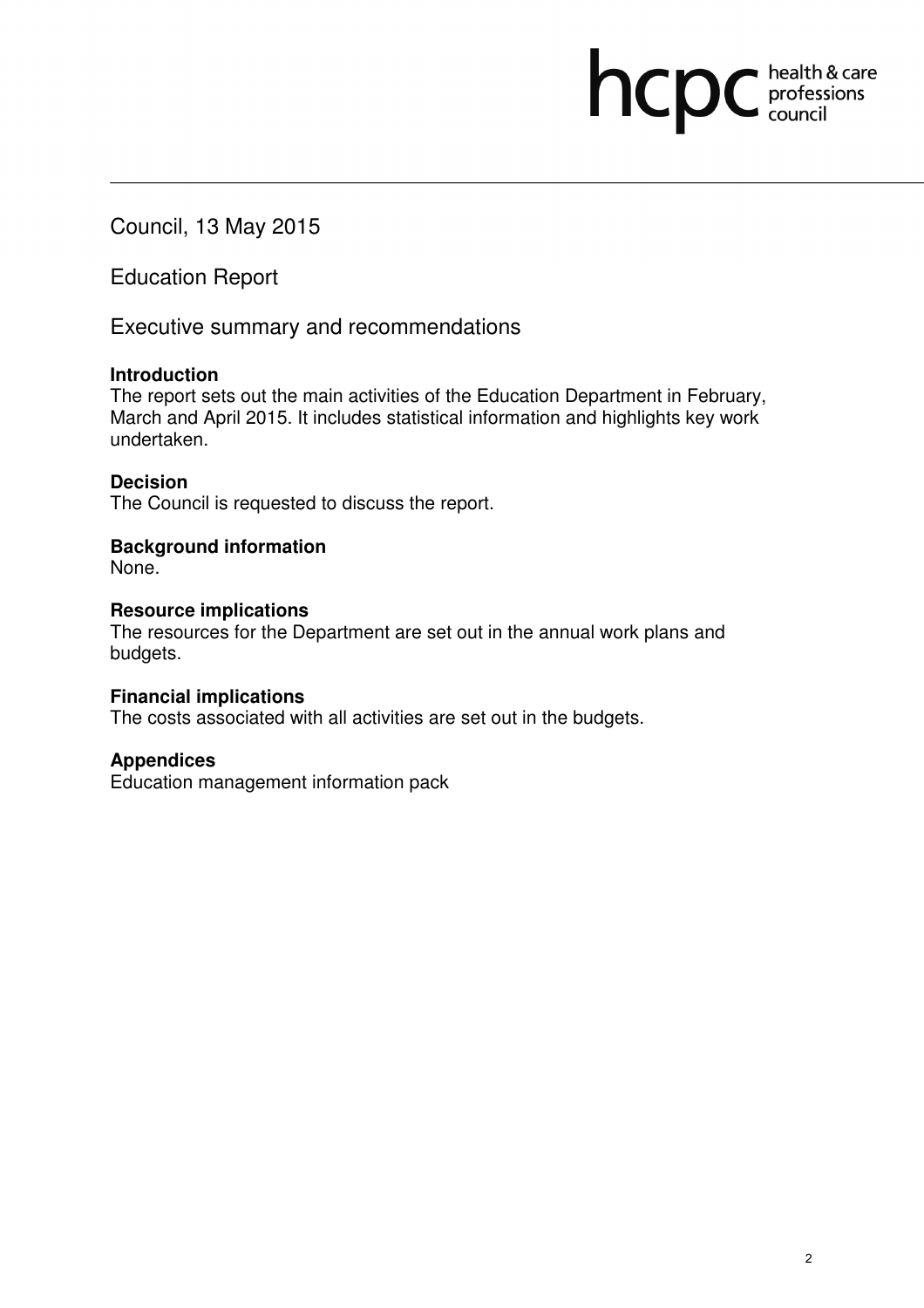

# **Education Department Management Information Pack**

Abigail GorringeDirector of Education

May 2015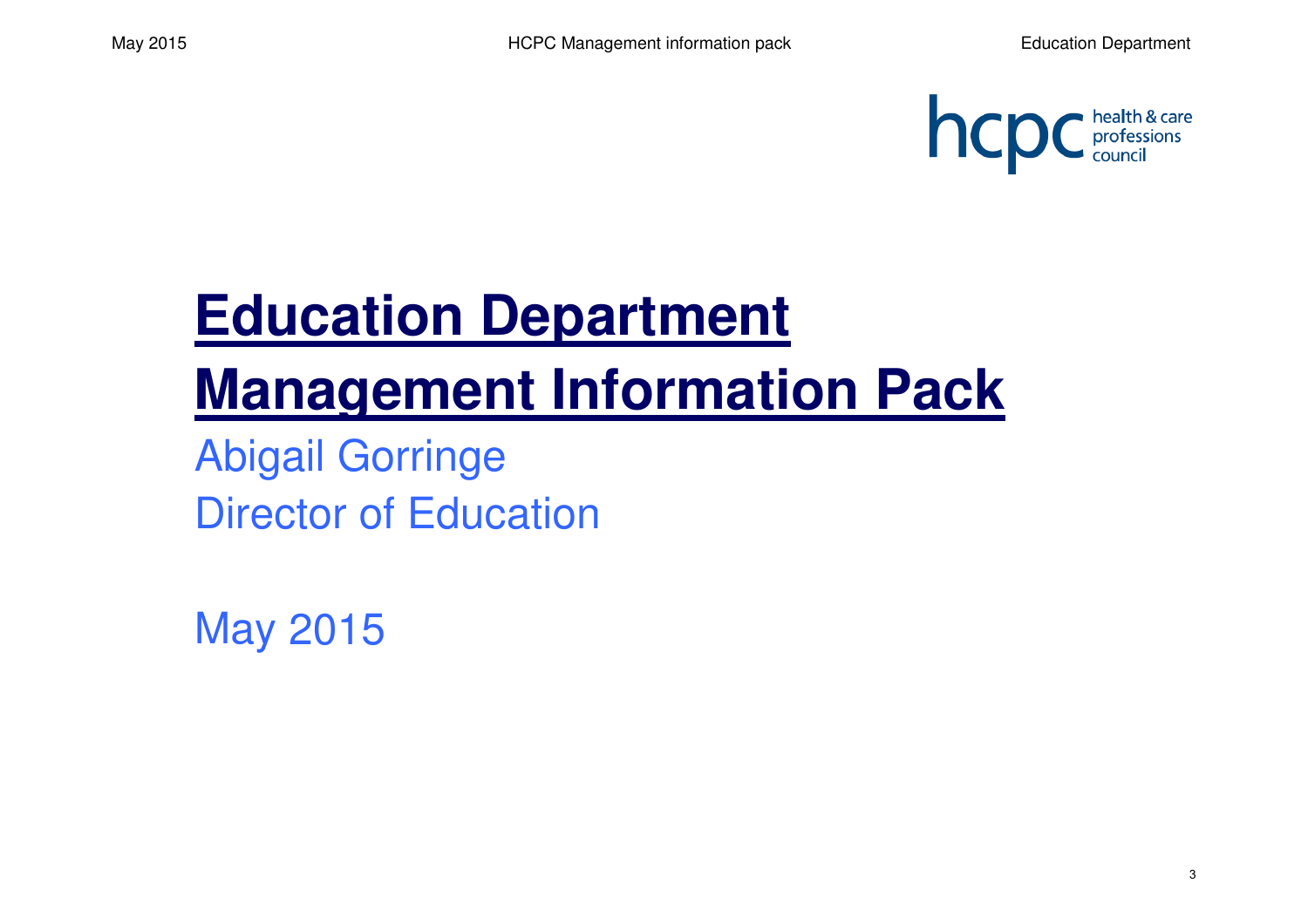## **Table of contents**

Section 1: Management commentary

Section 2: Management statistics

- 1. Number of approved programmes, by profession, April 2013 March 2015
- 2. Overview of approval visits, April 2013 March 2015
- 3. Reasons for approval visits, April 2013 March 2015
- 4. Overview of annual monitoring submissions, April 2013 March 2015
- 5. Overview of major change submissions, April 2013 March 2015
- 6. Overview of concerns about approved programmes, April 2013 March 2015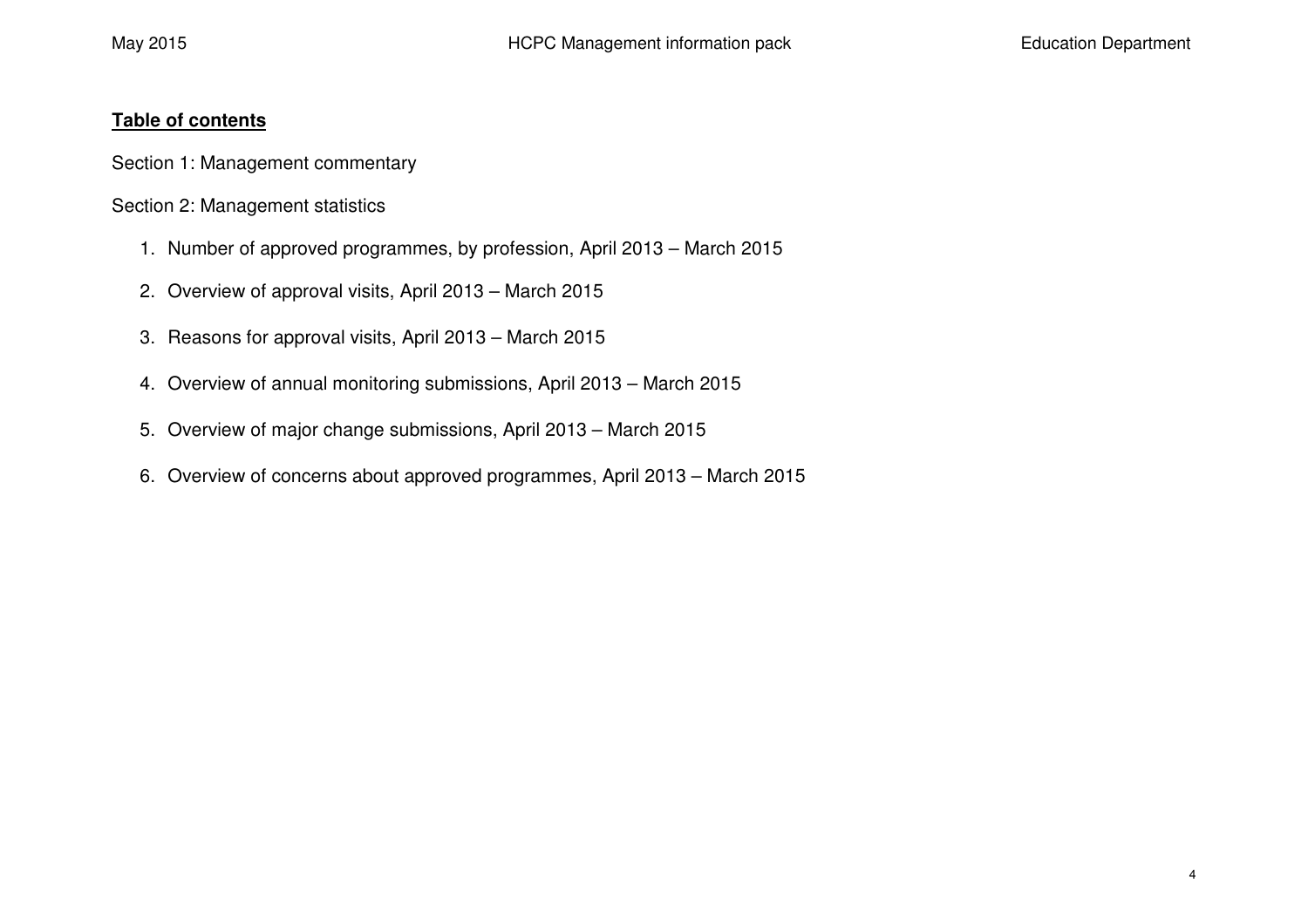#### **1Management commentary**

## **Approval process**

 The Department has spent the last few months organising and attending approval visits in the 2014-15 academic year. In total, 66 visits across 100 programmes have been arranged from September 2014 - August 2015. The majority of visits are to social worker and AMHP programmes (56%), with a significant proportion (24%) to new paramedic programmes. In February and March 2015, 15 visits took place involving 24 programmes. A further 28 visits are planned from April – August 2015. The overall schedule for 2014-15 is now complete since we require six months' notice from education providers to arrange a visit.

The Department has begun scheduling approval visits in the 2015–16 academic year. In total, 6 visits across 12 programmes have been formally scheduled. These are a mixture of new and existing programmes from across five professions.

## **Annual monitoring process**

 The Department remains in the peak period for the annual monitoring process in the 2014–15 academic year. The first five assessment days took place in February and April 2015. Three further assessment days are planned for May 2015 and it is envisaged that the majority of visitor reports will be considered by Education and Training Panels in May, June and August 2015.

## **Major change process**

 The Department considered 51 new major change notifications, covering 98 programmes from January – March 2015. The Education and Training Panel in March 2015 considered 54 programmes which had recently engaged with the major change process. The Panel decided that 53 of these programmes continued to meet our standards of education and training and one required an approval visit.

## **Concerns process**

 The Department received one new concern in March 2015 which met our criteria for further investigation. A fitness to practice investigation relating to a concern originally received in August 2014 concluded in April 2015 and the complainant has been contacted to see if they wish to provide more information in support of their concern raised about the approved programme. The documentation initially received did not provide enough information for us to decide whether the concern meets our criteria for further investigation.

See section 2 for more statistical information on the above operational processes.

## **Website**

 In 2014–15, the Department undertook a full review of the education section of the HCPC website. Changes were made to increase usability and consistency across the pages and specific updates were made around service user and carer involvement in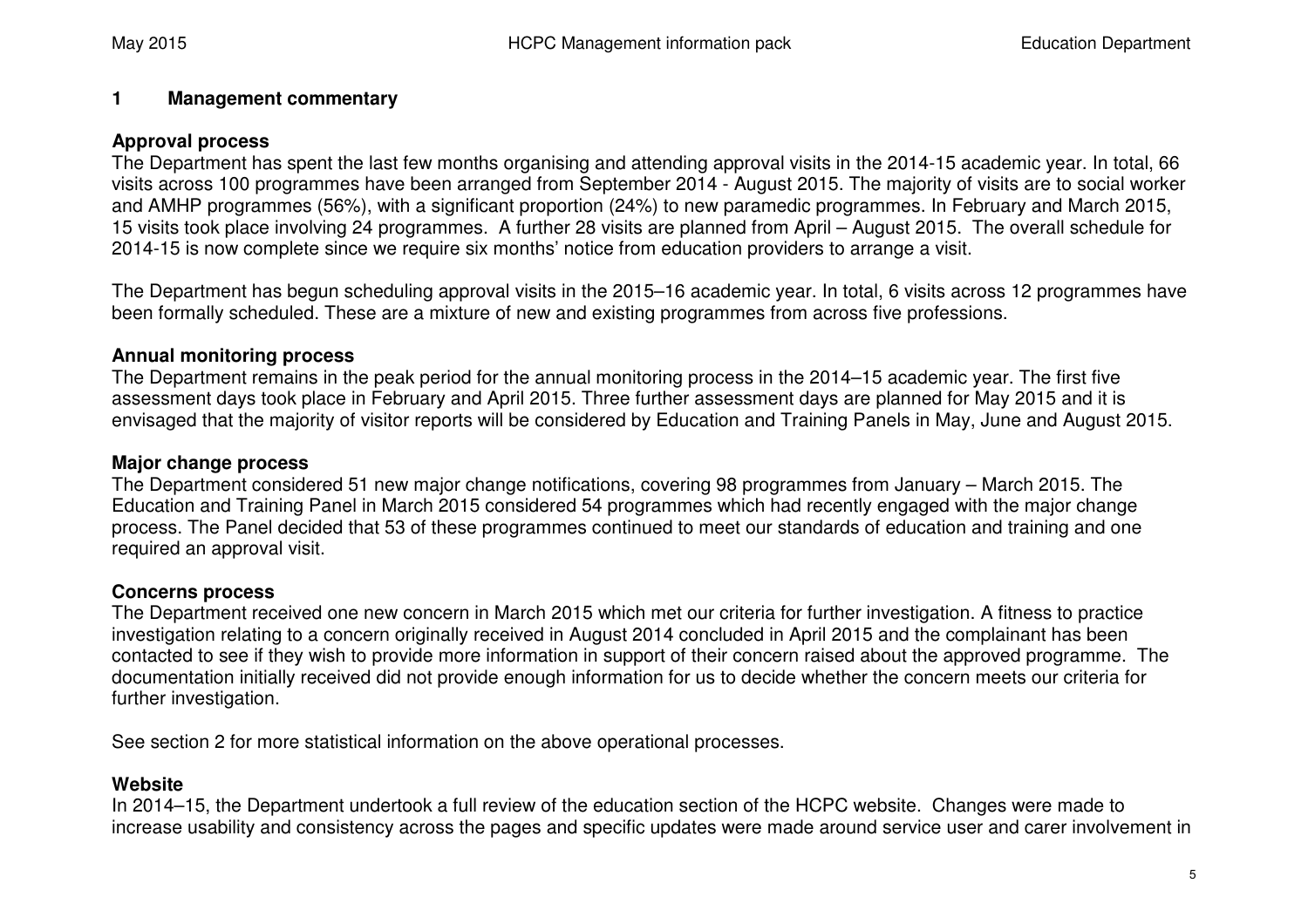education and training, the standards of proficiency and the major change process. The revised layout to the education webpages was rolled out in March 2015 at www.hcpc-uk.org/education

## **Partners**

 Over 50 applications were received from prospective art therapist, biomedical scientist, prosthetist / orthotist, chiropodist/podiatrist, clinical, counselling and forensic psychologist visitors in April and interviews take place later this month. Successful candidates will attend new visitor training in July 2015.

24 visitors attended refresher training sessions in February 2015, meaning approximately 120 visitors have attended refresher sessions in 2014-15.

## **Publications**

 The Education annual report 2014 was published earlier this month. Various communications activities are now underway to disseminate the report and its findings, including articles in Education Update and In-Focus; an on-line news item; YouTube video and social media activity.

## **Liaison with stakeholders**

 The nineteenth issue of Education Update was distributed to stakeholders' week commencing 4 May and made available on the HCPC website at: www.hcpc-uk.org/education/update.

Members of the Department met with the following stakeholders in February, March and April 2015:

- NHS Wales (Shared Services Partnership)
- Quality Assurance Agency (QAA) and UK Interprofessional group (UKIPG) Professional and Statutory Bodies Forum
- Department for Education (Social Work Reform Unit)
- Think Ahead
- Health Education England's Education and Training Paramedic Steering Group
- The College of Social Work
- UK Faculty of Public Health
- The Council of Healthcare Science in Higher Education

## **Major project - Education systems build**

 The new information system (Microsoft Dynamics and SharePoint) went live in the Department in March 2015. This followed a final cycle of user acceptance testing and two weeks of training in February 2015; as well as data migration activities in early March 2015. We opted for a 'soft launch' to both support users and mitigate against any repercussion externally during our peak period of regulatory operations. Department members have adapted well to the new system, with April 2015 acting as a transitional and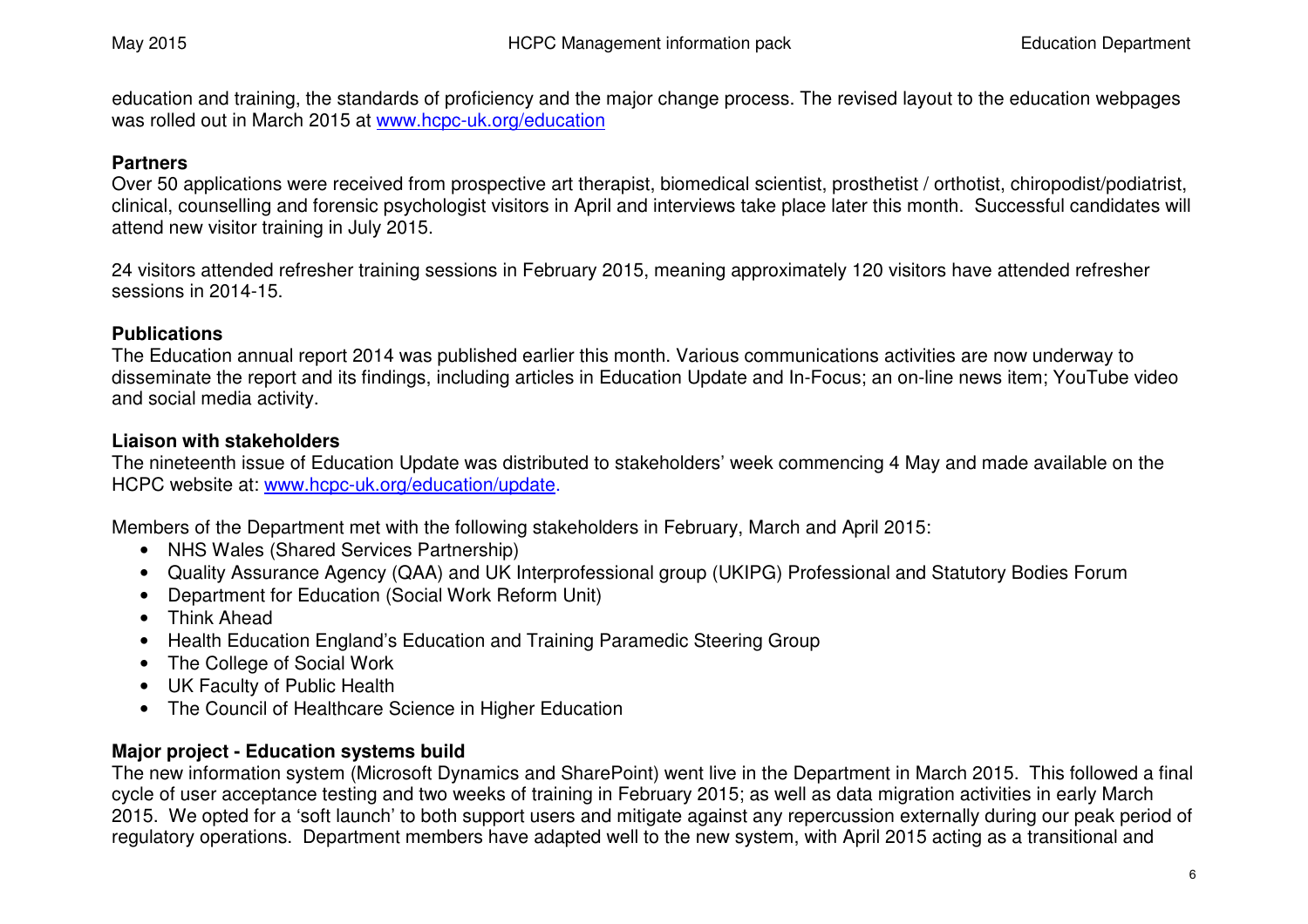consolidatory month. Additional functionality has been rolled out in April and May 2015, with on-going changes being made to internal operating practices and guidance to harvest better efficiencies and realign to the new systems.

The second and final phase of the major project is due to start in June 2015. It will partly focus on development work to resolve bugs identified since go live and partly on integrations with other HCPC information systems. A second go live is proposed for autumn 2015.

## **Employees**

 The new Systems and Quality function within the Department became effective on 1 May 2015. Following two separate recruitment campaigns, Paula Lescott was appointed as Head of Education Systems & Quality and Matthew Nelson as the Systems and Quality Manager. Both were internal candidates who have been seconded to the major project for the last two years. The new function has a budgeted headcount of four; with two new officer posts currently vacant. Arrangements are currently being made to cover the maternity leave of Paula Lescott from July 2015.

The total number of employees across the Department remains at seventeen, with a budgeted headcount of 19 expected by the end of 2015-16.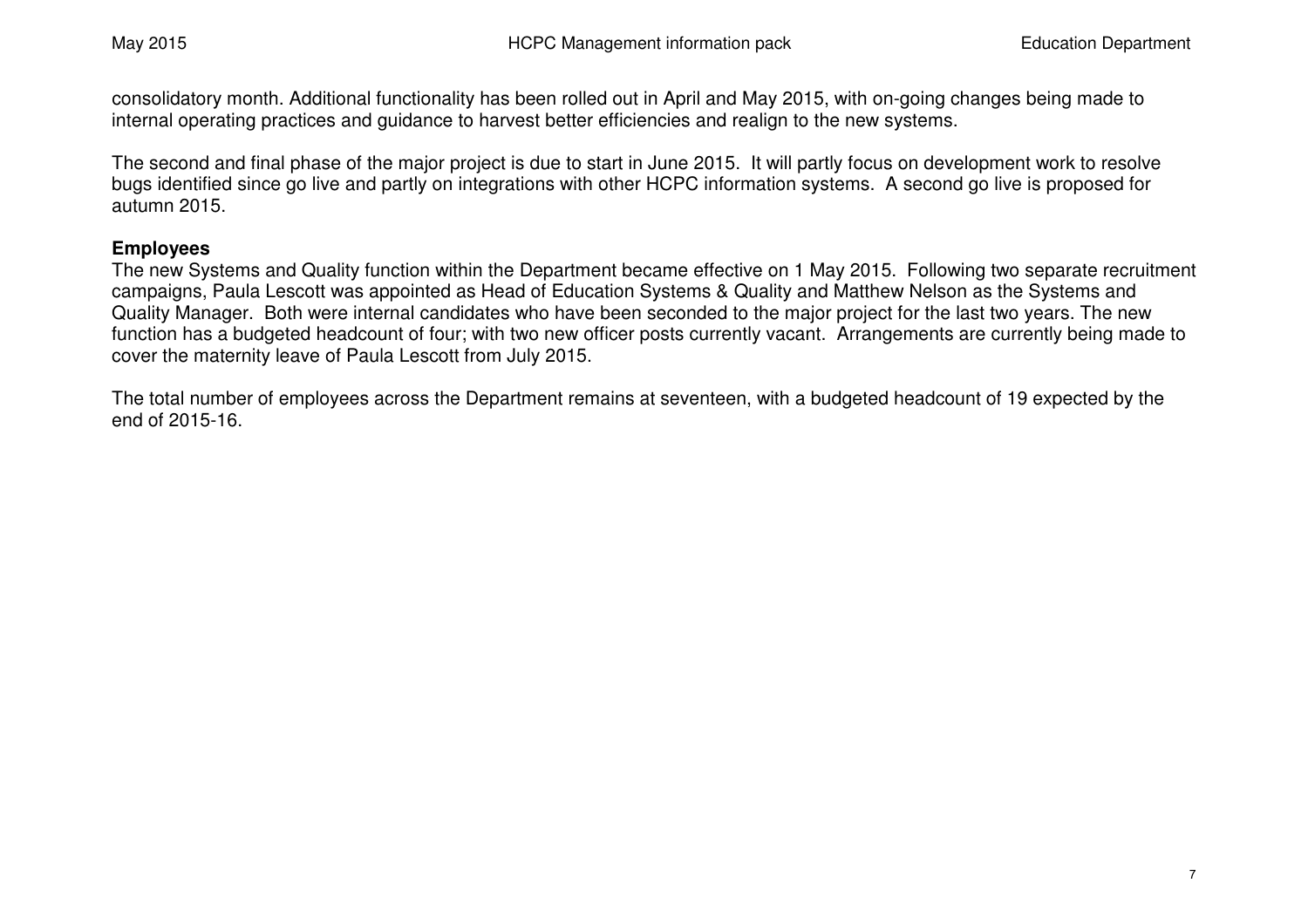**Number of approved programmes, by profession April 2013 - March 2015**



| <b>Profession/entitlement</b>             | 2013 |     |     |     |     |     |     |     |     | 2014 |     |     |     |     |     |     |     |     |     |                     |     | 2015    |     |                             | 2011/12 2012/13 2013/14 2014/15 |            |            |            |
|-------------------------------------------|------|-----|-----|-----|-----|-----|-----|-----|-----|------|-----|-----|-----|-----|-----|-----|-----|-----|-----|---------------------|-----|---------|-----|-----------------------------|---------------------------------|------------|------------|------------|
|                                           | Apr  | May | Jun | Jul | Aug | Sep | Oct | Nov | Dec | Jan  | Feb | Mar | Apr | May | Jun | Jul | Aua |     |     |                     |     |         |     | Sep Oct Nov Dec Jan Feb Mar | <b>FYE</b>                      | <b>FYE</b> | <b>FYE</b> | <b>FYE</b> |
| <b>Arts therapists</b>                    | 29   | 29  | 29  | 29  | 29  | 29  | 29  | 29  | 29  | 30   | 30  | 30  | 30  | 30  | 30  | 30  | 30  | ٩n  | 31  | 29                  | 28  | 28      | 28  | 28                          | 21                              | 29         | 30         | 28         |
| <b>Biomedical scientists</b>              | 58   | 56  | 57  | 57  | 57  | 57  | 55  | 55  | 55  | 54   | 54  | 57  | 57  | 57  | 57  | 57  | 59  | 59  | 58  |                     | 57  | 55      |     | 55                          | 49                              | 60         | 57         | 55         |
| <b>Chiropodists/ Podiatrists</b>          | 17   |     |     |     |     |     |     | 17  |     | 16   | 16  |     |     |     |     |     |     |     |     |                     |     |         |     | 16                          | 20                              | 18         |            | 16         |
| <b>Clinical scientists</b>                |      |     |     |     |     |     |     |     |     |      | 3   |     | з   |     |     |     |     |     |     |                     |     |         |     | 3                           |                                 |            |            |            |
| <b>Dietitians</b>                         | 32   | 32  | 32  | 32  | 32  | 32  | 32  | 32  | 32  | 32   | 32  | 32  | 32  | 32  | 32  |     |     |     |     |                     |     |         |     | 32                          | 33                              |            | 32         | 32         |
| <b>Hearing aid dispensers</b>             | 15   |     |     |     | 18  | 18  | 18  | 18  | 18  | 18   | 18  | 18  | 18  | 18  | 18  | 19  |     |     |     | 20                  |     |         |     | 20                          | 18                              | 15         | 18         | 20         |
| Occupational therapists                   | 73   |     | 78  | 75  | 75  | 75  | 75  | 73  | 73  | 70   | 71  |     | 70  | 70  | 70  |     |     |     |     |                     |     |         | 69  | 69                          | 74                              | 73         | 70         | 69         |
| <b>Operating Department Practitioners</b> | 35   | 37  | 37  | 35  | 35  | 34  | 34  | 34  | 34  | 33   | 34  | 34  | 34  | 34  | 34  | 34  |     |     | 35  | 35                  | 34  |         | 34  | 34                          | 34                              | 35         | 34         | 34         |
| <b>Orthoptists</b>                        |      |     |     |     |     |     |     |     |     |      |     |     |     |     |     |     |     |     |     |                     |     |         |     | 3                           |                                 |            |            |            |
| <b>Paramedics</b>                         | 50   |     | 50  | 50  | 50  |     |     |     |     |      | 49  |     | 48  |     |     |     |     |     |     |                     |     |         |     | 53                          | 50                              | 50         |            | 53         |
| Physiotherapists                          | 65   | 66  | 67  | 68  | 6.  | 67  | 6.  | 65  | 65  | 65   | 65  | 69  | 69  | 69  | 69  |     |     |     |     |                     |     |         |     | 69                          | 67                              |            | 69         | 69         |
| <b>Practitioner psychologists</b>         | 91   | 93  | 93  | 93  | 92  | 93  | 93  | 9   | 91  | 91   | 91  | 91  | 91  | 94  | 94  |     |     |     |     | ۹ŕ                  |     |         |     | 93                          | 95                              |            | 91         | 93         |
| <b>Prosthotists/Orthotists</b>            |      |     | 3   |     | 3   | 3   |     | З   | Э   |      | 3   |     |     |     |     |     |     |     |     |                     |     |         |     | 3                           |                                 |            |            |            |
| Radiographers                             | 53   | 53  | 53  | 53  | 53  | 53  | 53  | 53  | 53  | 51   | 51  | 5.  | 51  |     |     |     |     |     |     |                     |     |         |     | 50                          | 56                              | 53         | 51         | 50         |
| Social workers in England                 | 212  | 209 | 216 | 214 | 221 |     | 22. | 225 | 225 | 224  | 226 | 223 | 222 | 222 | 220 | 223 |     | 224 | 224 | 223                 | 223 | 221     | 219 | 221                         |                                 | 231        | 223        | 221        |
| Speech and language therapists            | 31   | 32  | 32  | 32  | 32  | 32  | 32  | 32  | 32  | 32   | 31  | 30  | 30  | 31  | З.  |     |     |     |     |                     | 3.  |         |     | 31                          | 32                              | 31         | 30         | 31         |
| Local anaesthesia                         |      |     |     |     |     |     |     |     |     |      |     |     |     |     |     |     |     |     |     |                     |     |         |     |                             |                                 |            |            |            |
| Prescription only medicine                |      |     |     |     |     |     |     |     |     | 10   | 10  |     | 10  | 10  |     |     |     |     |     |                     |     |         |     | 9                           |                                 |            | 10         |            |
| Supplementary prescribing                 | 77   | 76  | 76  | 76  |     | 44  | 46  | 46  | 55  | 58   | 62  | 62  | 63  | 63  | 63  | 63  |     |     |     |                     |     |         |     | 59                          | 77                              | 77         | 62         | 59         |
| Independent prescribing                   |      |     |     |     |     |     |     |     | 53  | 53   | 86  | 86  | 86  | 86  | 86  | 86  | 86  |     |     |                     |     |         |     | 89                          |                                 |            | 86         | 89         |
| Approved mental health professionals      | 27   | 27  | 27  | 5.  |     | 27  | 27  | 27  | 27  | 26   | 26  | 26  | 25  | 26  | 26  | 26  | 25  | 25  | 25  | 26                  | 28  | 28      | 26  | 26                          |                                 | 27         | 26         | 26         |
| <b>Total approved programmes</b>          | 887  | 890 | 903 | 897 | 905 | 87' | 870 | 869 | 930 | 925  | 965 | 968 | 966 | 969 | 967 | 971 | 982 | 978 |     | 976 973 973         |     | 965 957 |     | 967                         | 644                             | 909        | 968        | 967        |
| Total approved education providers        | 149  | 149 | 150 | 149 | 149 | 147 | 147 | 149 | 150 | 150  | 151 | 151 | 150 | 149 | 149 | 150 | 150 | 150 |     | 150 147 146 145 143 |     |         |     | 143                         | 128                             | 150        | 151        | 143        |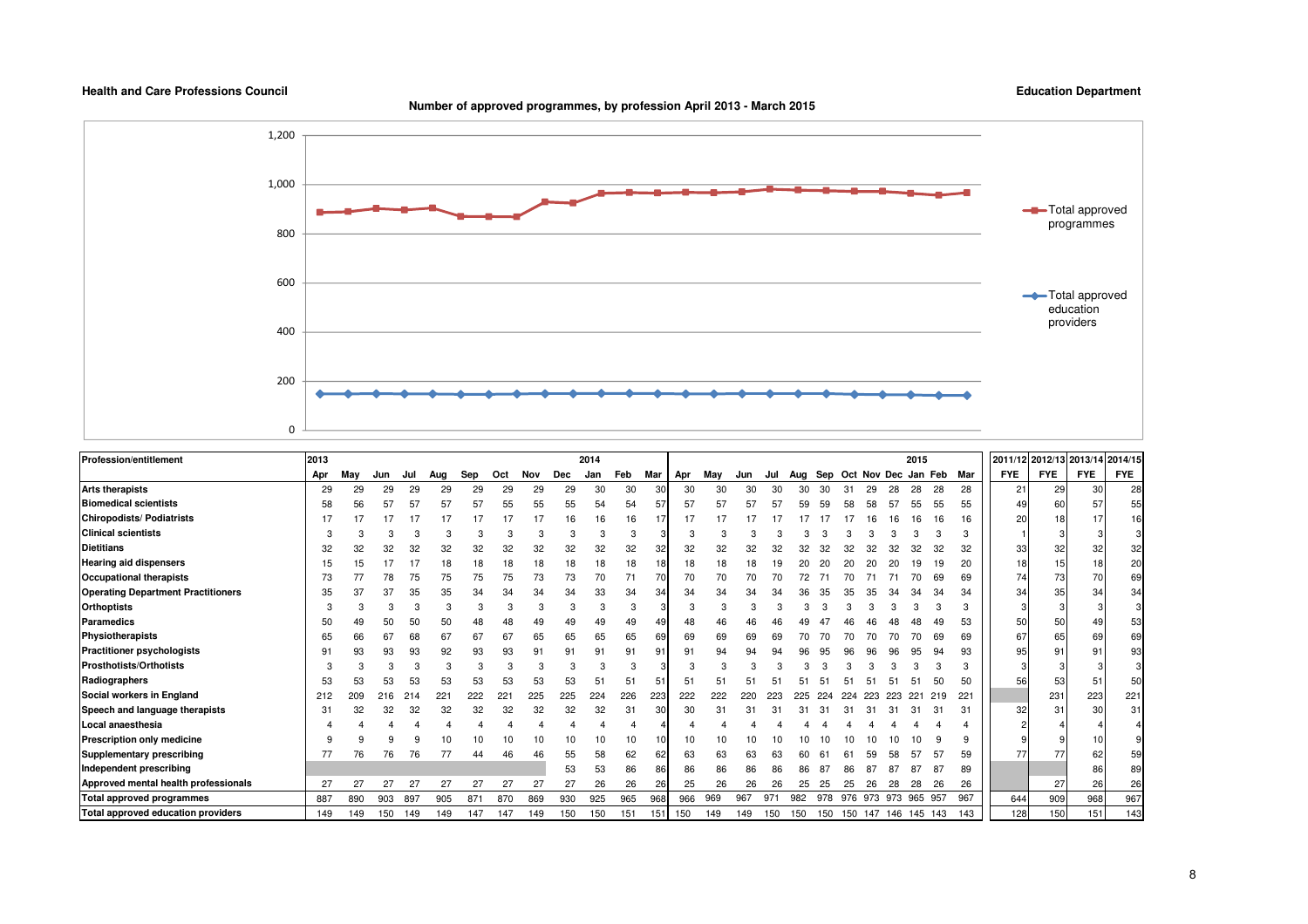### **Overview of approval visits April 2013 - March 2015**



| Overview of approval visits  | 2013                                                                                            |     |  |  |  | 2014 |    |  |  |  |  | 2015 |    | 2009/10 2010/11 2011/12 2012/13 2013/14 2014/15 |            |            |            |            |            |
|------------------------------|-------------------------------------------------------------------------------------------------|-----|--|--|--|------|----|--|--|--|--|------|----|-------------------------------------------------|------------|------------|------------|------------|------------|
|                              | Apr May Jun Jul Aug Sep Oct Nov Dec Jan Feb Mar Apr May Jun Jul Aug Sep Oct Nov Dec Jan Feb Mar |     |  |  |  |      |    |  |  |  |  |      |    | <b>FYE</b>                                      | <b>FYE</b> | <b>FYE</b> | <b>FYE</b> | <b>FYE</b> | <b>FYE</b> |
| Number of visits             |                                                                                                 |     |  |  |  |      |    |  |  |  |  |      |    |                                                 | 58         | 59         | 56         |            | 69         |
| Number of programmes visited | 25                                                                                              | -34 |  |  |  |      | 28 |  |  |  |  |      | 16 | 30 <sub>1</sub>                                 | 101        | 112        | 103        | '70 l      | 132        |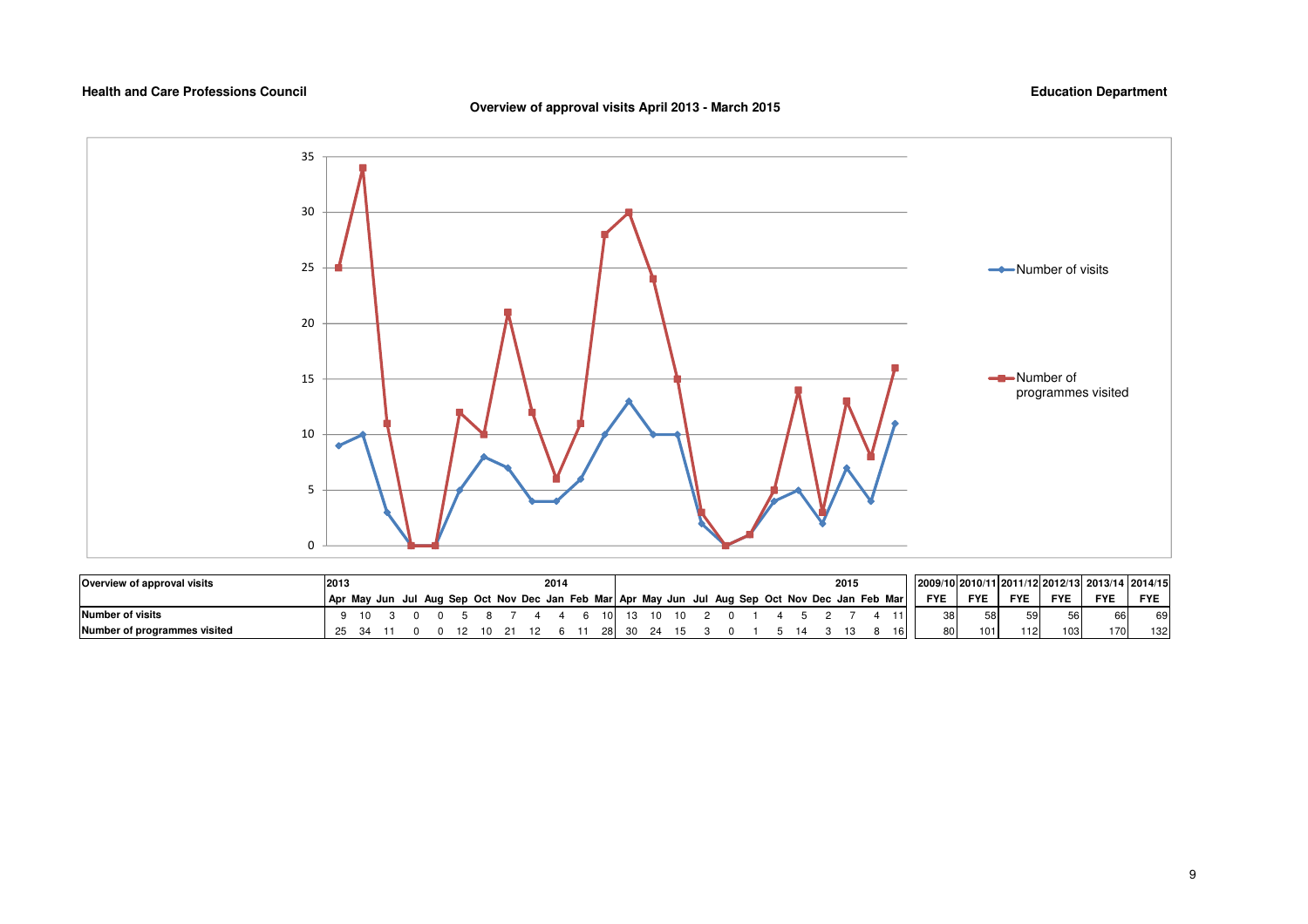**Reasons for approval visits April 2013 - March 2015**

#### **Education Department**



| Reason for programme visited                          | 2013 |  |  |  |  | 2014 |  |    |  |  |  |  | 2015 |                                                                                                 |            |            |            |            | 2009/10 2010/11 2011/12 2012/13 2013/14 2014/15 |                 |
|-------------------------------------------------------|------|--|--|--|--|------|--|----|--|--|--|--|------|-------------------------------------------------------------------------------------------------|------------|------------|------------|------------|-------------------------------------------------|-----------------|
|                                                       |      |  |  |  |  |      |  |    |  |  |  |  |      | Apr May Jun Jul Aug Sep Oct Nov Dec Jan Feb Mar Apr May Jun Jul Aug Sep Oct Nov Dec Jan Feb Mar | <b>FYE</b> | <b>FYE</b> | <b>FYE</b> | <b>FYE</b> | <b>FYE</b>                                      | <b>FYE</b>      |
| New programme (pre-registration)                      |      |  |  |  |  |      |  |    |  |  |  |  |      |                                                                                                 | 251        |            |            | -30        | 29                                              | 37 <sup>1</sup> |
| New programme (post-registration)                     |      |  |  |  |  |      |  |    |  |  |  |  |      |                                                                                                 |            |            |            |            |                                                 |                 |
| Result of a new profession joining the HCPC register* |      |  |  |  |  |      |  |    |  |  |  |  |      | 10                                                                                              |            | 31         | 34         | 51         | 125                                             | 77              |
| Result of a major change to an existing programme     |      |  |  |  |  |      |  |    |  |  |  |  |      |                                                                                                 | 42         | 37         | 57         | 21         |                                                 | 16              |
| Result of annual monitoring to an existing programme  |      |  |  |  |  |      |  |    |  |  |  |  |      |                                                                                                 |            |            |            |            |                                                 |                 |
| Other                                                 |      |  |  |  |  |      |  |    |  |  |  |  |      |                                                                                                 |            |            |            |            |                                                 |                 |
| Total                                                 | 25   |  |  |  |  |      |  | 30 |  |  |  |  |      | 16                                                                                              | 80         | 1011       | 1121       | 103        | 170                                             | 132             |

**\* Practitioner psychologists July 2009 - July 2012 Hearing Aid Dispensers April 2010 - July 2012 Social workers in England August 2012 - July 2015 Approved mental health workers September 2013 - July 2015**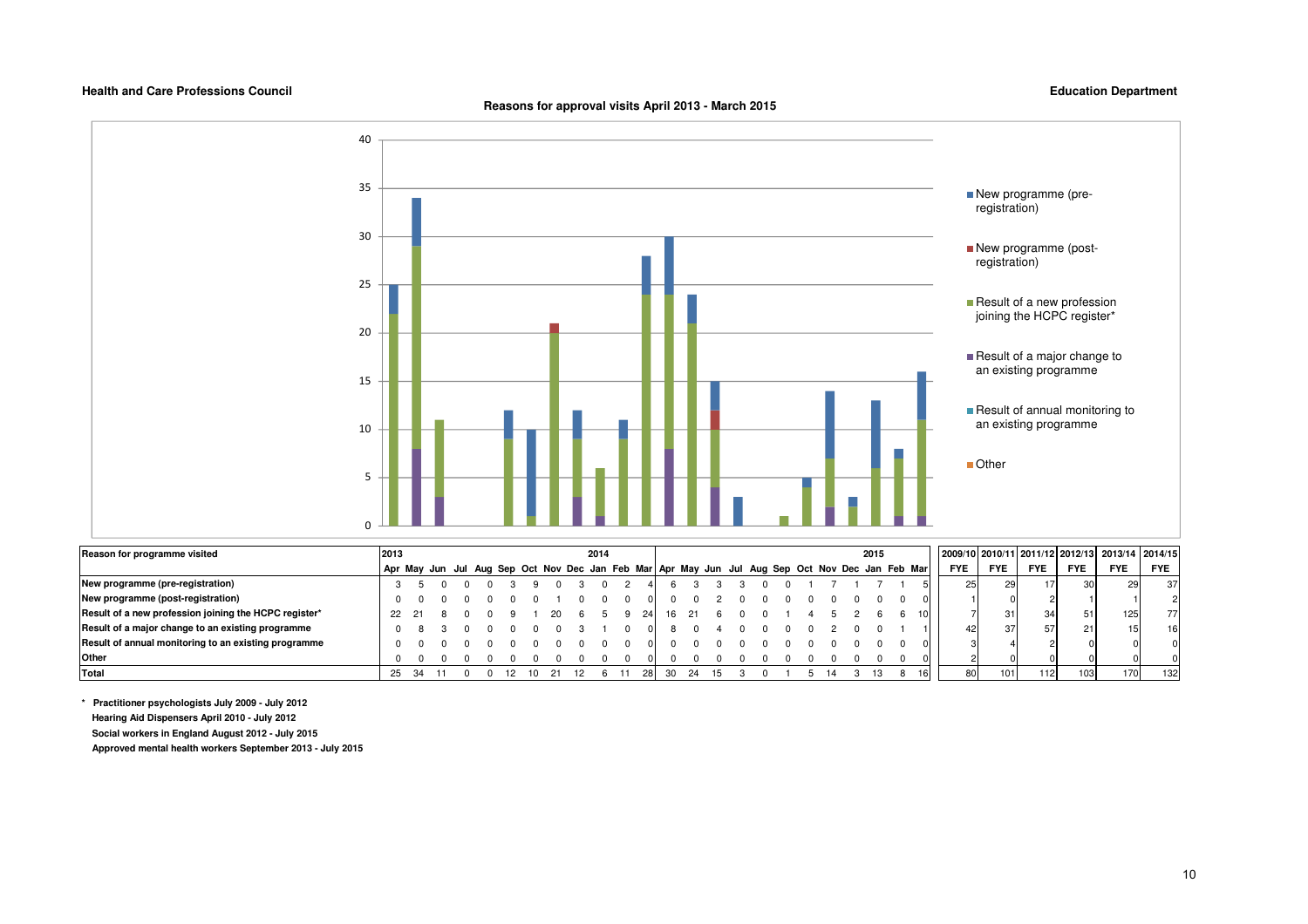**Overview of annual monitoring audit submissions, April 2013 - March 2015**



| Type of submission              | 12013 |  |  |  |  | 2014 |    |            |  |  |  |  | 2015 |                                                                                                 |            |            |            |            | 2009/10  2010/11  2011/12  2012/13  2013/14  2014/15 |            |
|---------------------------------|-------|--|--|--|--|------|----|------------|--|--|--|--|------|-------------------------------------------------------------------------------------------------|------------|------------|------------|------------|------------------------------------------------------|------------|
|                                 |       |  |  |  |  |      |    |            |  |  |  |  |      | Apr May Jun Jul Aug Sep Oct Nov Dec Jan Feb Mar Apr May Jun Jul Aug Sep Oct Nov Dec Jan Feb Mar | <b>FYE</b> | <b>FYE</b> | <b>FYE</b> | <b>FYE</b> | <b>FYE</b>                                           | <b>FYE</b> |
| Number of audits**              | 20    |  |  |  |  |      |    | -57.       |  |  |  |  | -39  | 34.                                                                                             | 105        | 232        | 163        | 199        | 222                                                  | 209        |
| Number of programmes considered |       |  |  |  |  |      | 56 | $\sqrt{2}$ |  |  |  |  |      |                                                                                                 | 158        | 265        | 206        | 282        | 268                                                  | 286        |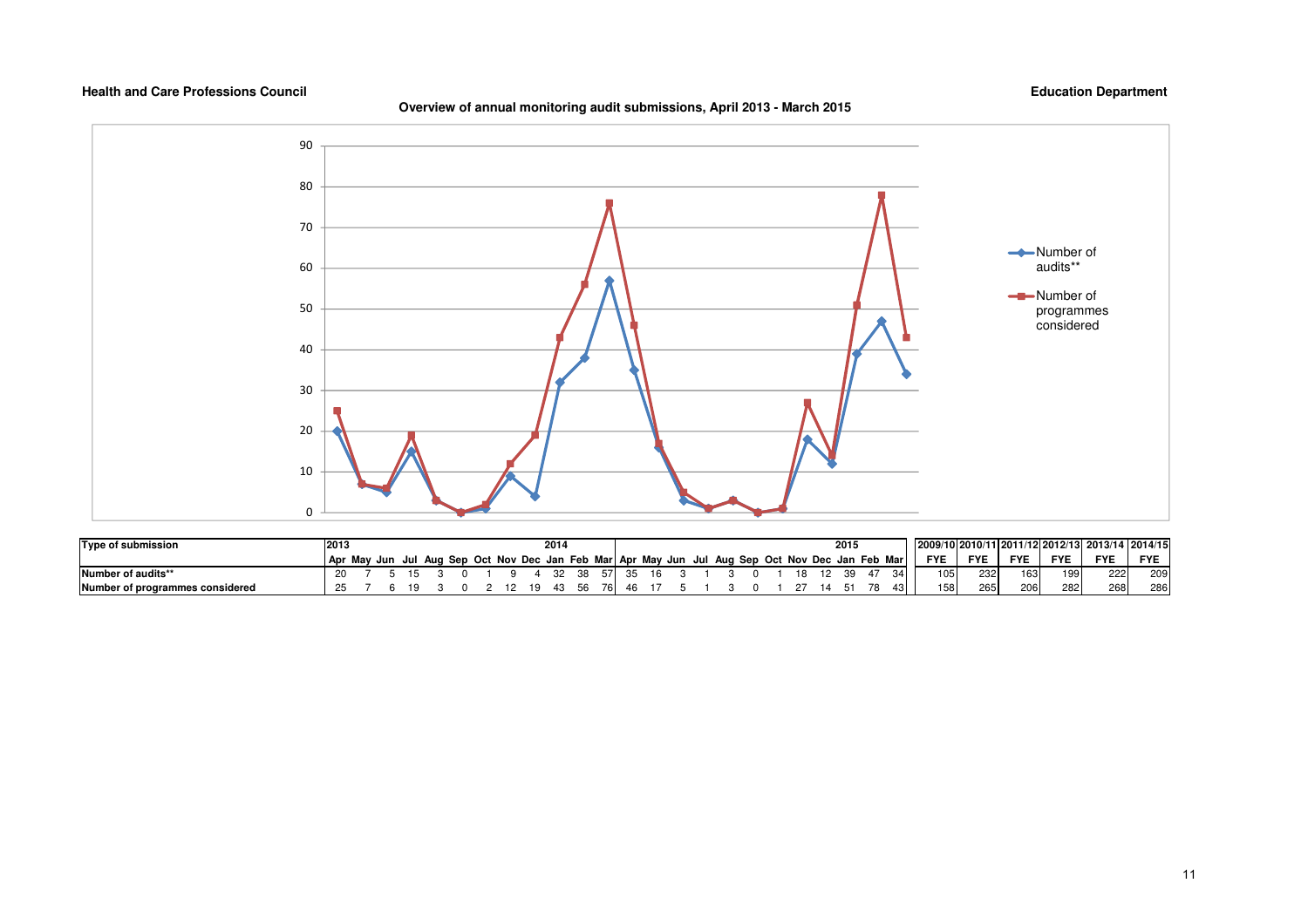#### **Overview of annual monitoring declarations, April 2013 - March 2015**



| Type of submission              | 2013                                                                                            |  |  |  |      | 2014 |      |  |  |  |  |  | 2015 |                 |            |            |            |            | 2009/1012010/1112011/1212012/131 2013/14 2014/15 |            |
|---------------------------------|-------------------------------------------------------------------------------------------------|--|--|--|------|------|------|--|--|--|--|--|------|-----------------|------------|------------|------------|------------|--------------------------------------------------|------------|
|                                 | Apr May Jun Jul Aug Sep Oct Nov Dec Jan Feb Mar Apr May Jun Jul Aug Sep Oct Nov Dec Jan Feb Mar |  |  |  |      |      |      |  |  |  |  |  |      |                 | <b>FYE</b> | <b>FYE</b> | <b>FYE</b> | <b>FYE</b> | <b>FYE</b>                                       | <b>FYE</b> |
| Number of declarations **       |                                                                                                 |  |  |  | - 19 | -50  | - 40 |  |  |  |  |  |      |                 | $105 -$    | 232        | 232        | 199        | 222                                              | 231        |
| Number of programmes considered | 10.                                                                                             |  |  |  |      |      |      |  |  |  |  |  |      | 59 <sup>1</sup> | 142        | 237        | 249        | 267        | 297                                              | 316        |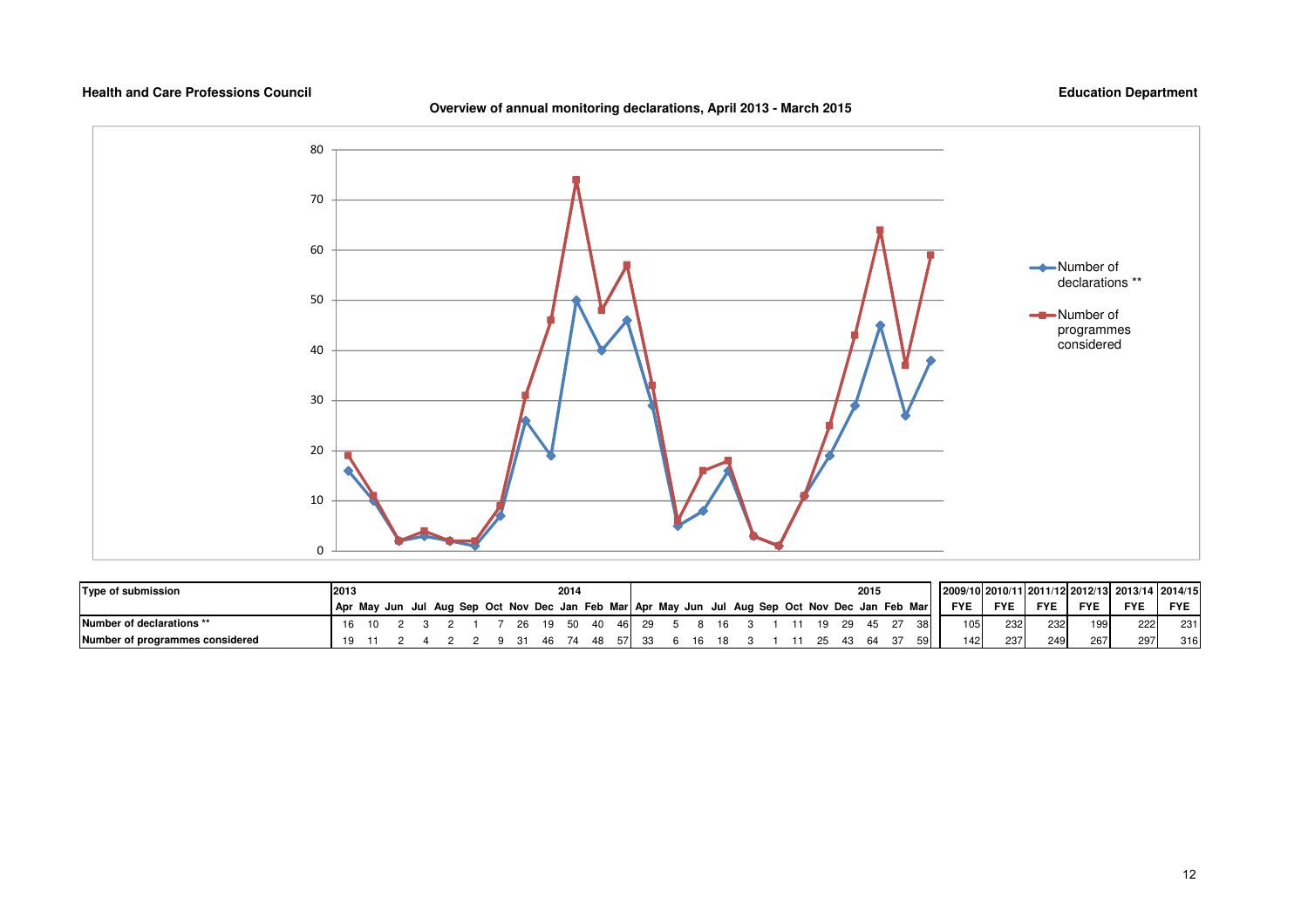### **Overview of major change submissions, April 2013 - March 2015**



| <b>Overview of notifications</b> | 2013                                                                                            |  |  |     |    |       | 2014 |    |   |         |       |    |      |      | 2015 |    |            |            |            |            | 2009/10 2010/11 2011/12 2012/13 2013/14 2014/15 |            |
|----------------------------------|-------------------------------------------------------------------------------------------------|--|--|-----|----|-------|------|----|---|---------|-------|----|------|------|------|----|------------|------------|------------|------------|-------------------------------------------------|------------|
|                                  | Apr May Jun Jul Aug Sep Oct Nov Dec Jan Feb Mar Apr May Jun Jul Aug Sep Oct Nov Dec Jan Feb Mar |  |  |     |    |       |      |    |   |         |       |    |      |      |      |    | <b>FYE</b> | <b>FYE</b> | <b>FYE</b> | <b>FYE</b> | <b>FYE</b>                                      | <b>FYE</b> |
| Number of notifications          | 10                                                                                              |  |  |     | 15 |       | 1 Q  | 18 |   |         | 20 18 | 10 | - 21 | - 24 |      | 18 | 119        | 146        | 174        | 146        | 157.                                            | 200        |
| Number of programmes considered  |                                                                                                 |  |  | 10. |    | 28.20 | ີດ   |    | ີ | . 27 41 |       |    |      | 53.  |      | 24 | 197        | 250        | 311        | 266        | 250                                             | 398        |